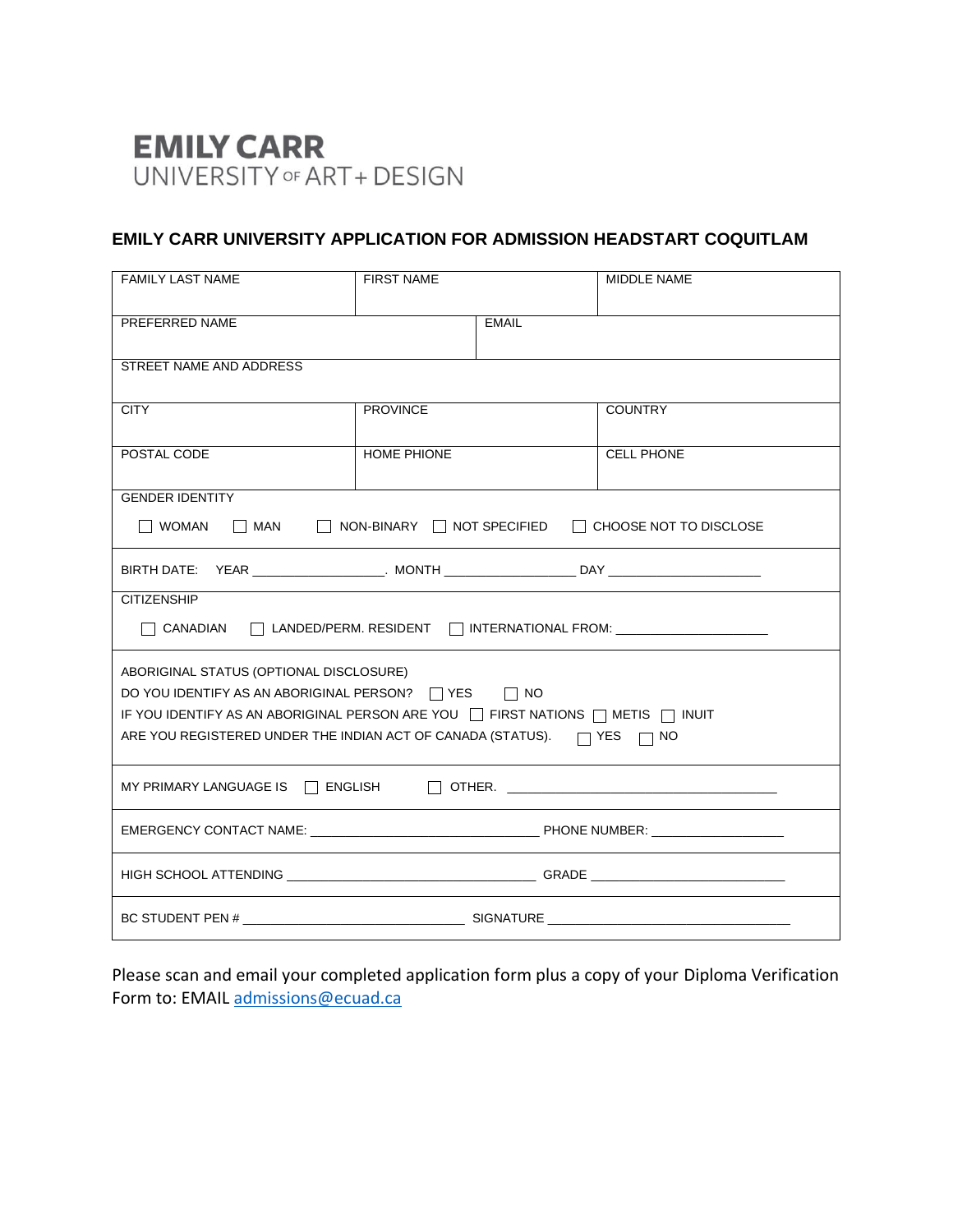

#### **PARENT/GUARDIAN PERMISSION FORM**

#### COURSE NAME: Headstart in Art course

Emily Carr University requires a completed permission form from the parent or legal guardian for all Headstart in Art students who are under legal age (18 years) at the beginning of the course. Students must submit this form with their program application to their high school counsellor's office in order to be eligible for admission into the Headstart in Art Program.

#### PLEASE COMPLETE THE FOLLOWING INFORMATION:

| PARENT/LEGAL GUARDIAN INFORMATION (please print):                                                                                                       |                                                                                                 |
|---------------------------------------------------------------------------------------------------------------------------------------------------------|-------------------------------------------------------------------------------------------------|
|                                                                                                                                                         |                                                                                                 |
|                                                                                                                                                         |                                                                                                 |
|                                                                                                                                                         |                                                                                                 |
|                                                                                                                                                         |                                                                                                 |
|                                                                                                                                                         |                                                                                                 |
| authorize (print applicant name)<br><u> 1989 - Johann John Stoff, deutscher Stoffen und der Stoffen und der Stoffen und der Stoffen und der Stoffen</u> |                                                                                                 |
|                                                                                                                                                         | to participate in the Headstart in Art course offered by Emily Carr University of Art + Design. |
|                                                                                                                                                         | I have read and understood the HEADSTART IN ART POLICIES AND PROCEDURES                         |
|                                                                                                                                                         |                                                                                                 |
| University unless otherwise notified in writing.                                                                                                        | PLEASE NOTE: This document will remain valid for the duration of your studies at Emily Carr     |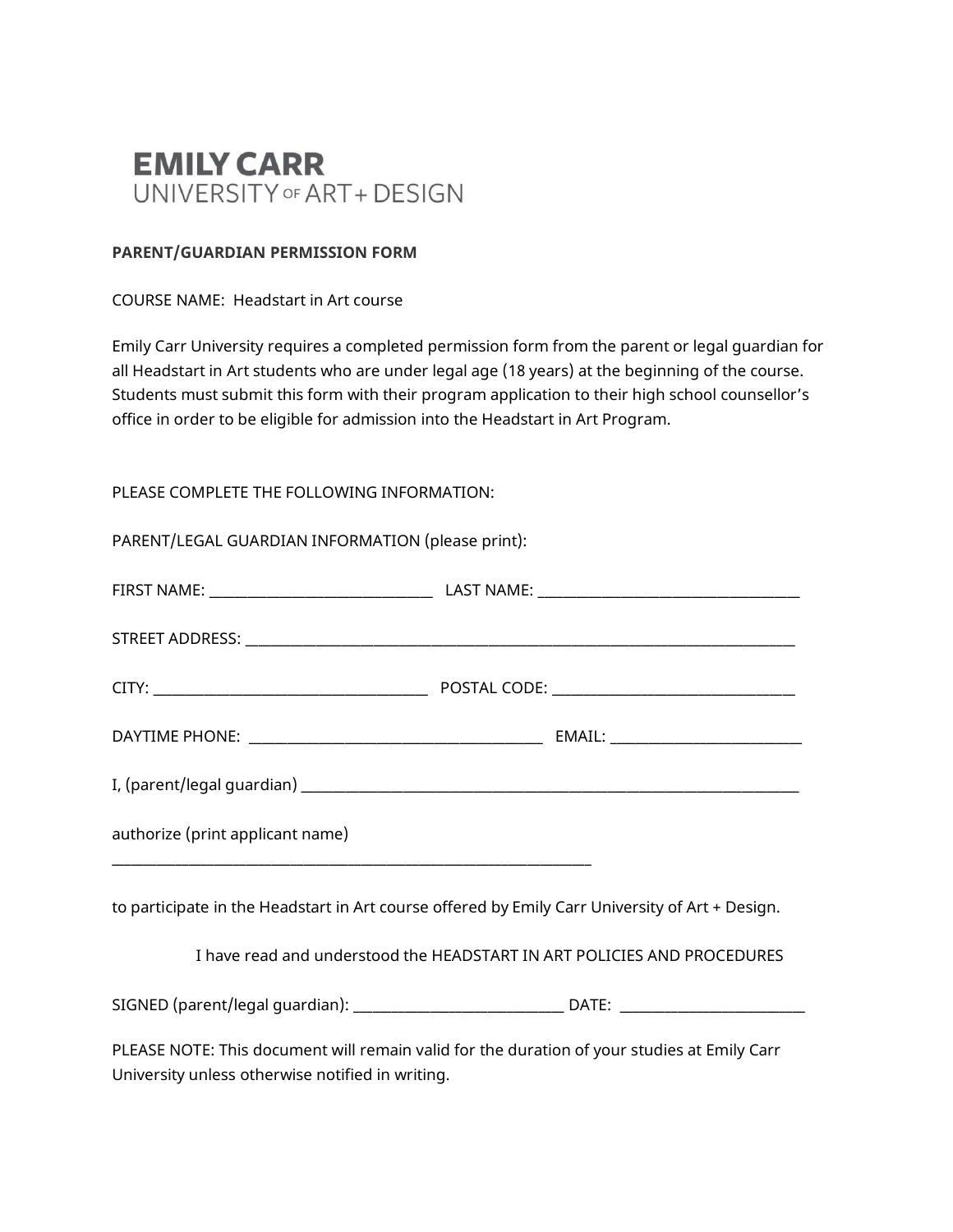

## **MODEL WAIVER FORM**

Please note that the Headstart in Art course may offer classes involving a live, undraped (nude) model. Drawing from a live, undraped model is a very important aspect of learning human anatomy, line/tone/form skills, and gestural drawing approaches. Live model drawing is an unparalled way of gaining an understanding of how to translate the observation of human form into drawings, and how drawing from live models relates to historical and contemporary art practices. Students may be drawing from both a male and female model, for a maximum of 2 classes.

The University requires a waiver from the parent or legal guardian for all students who wish to participate in this section of the course. Those who do not submit the signed waiver, or who are not comfortable participating in this section of the course, will be assigned coursework in place of this live model drawing class.

#### **PLEASE COMPLETE THE FOLLOWING INFORMATION**:

 $\Box$  **YES** I, (parent/legal guardian)  $\Box$ 

authorize (print name) \_\_\_\_\_\_\_\_\_\_\_\_\_\_\_\_\_\_\_\_\_\_\_\_\_\_\_\_\_\_\_\_\_\_\_\_\_\_\_\_\_\_\_\_\_\_\_\_\_\_\_\_\_\_\_\_\_\_\_\_\_\_\_\_\_\_\_\_\_\_\_\_\_\_\_\_\_\_\_\_

to participate in the undraped model portion of Headstart in Art.

I, (applicant)  $\Box$ 

understand that I may be observing and drawing from a live, undraped model during the Headstart in Art course.

 **NO** I do not authorize participation in the undraped model portion. I understand that alternate course work will be required.

| SIGNED (parent/legal guardian): |  |  |
|---------------------------------|--|--|
| DATE:                           |  |  |
|                                 |  |  |

| SIGNED (applicant): |  |
|---------------------|--|
| DATE:               |  |